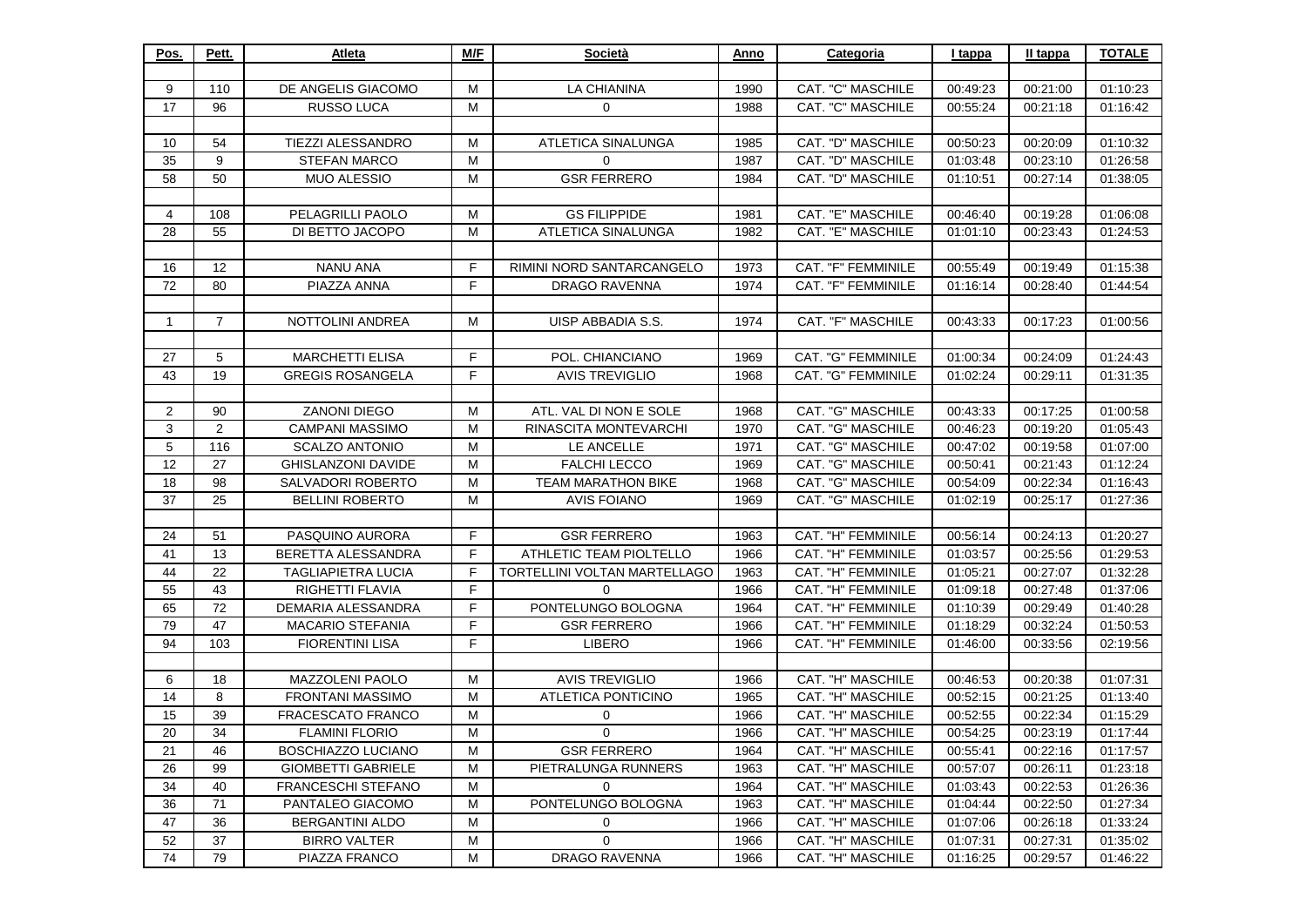| 49             | 94  | <b>CAMPIGOTTO MARIA TERESA</b> | F | ATL. VILLORBA                       | 1961 | CAT. "I" FEMMINILE | 01:07:33 | 00:26:54 | 01:34:27 |
|----------------|-----|--------------------------------|---|-------------------------------------|------|--------------------|----------|----------|----------|
| 50             | 63  | <b>SULIS ELISABETTA</b>        | F | <b>ASD BRANCALEONE</b>              | 1957 | CAT. "I" FEMMINILE | 01:06:34 | 00:27:56 | 01:34:30 |
| 60             | 82  | <b>BABINI GERMANA</b>          | F | <b>DRAGO RAVENNA</b>                | 1953 | CAT. "I" FEMMINILE | 01:10:30 | 00:28:15 | 01:38:45 |
| 63             | 92  | ROSSETTO MARIA ROSA            | E | 0                                   | 1959 | CAT. "I" FEMMINILE | 01:12:50 | 00:26:49 | 01:39:39 |
| 69             | 73  | <b>DEDE WILMA</b>              | F | 0                                   | 1951 | CAT. "I" FEMMINILE | 01:13:31 | 00:30:11 | 01:43:42 |
| 75             | 44  | <b>TORMEN NADIA</b>            | F | $\Omega$                            | 1959 | CAT. "I" FEMMINILE | 01:14:50 | 00:33:42 | 01:48:32 |
| 82             | 53  | <b>ZINGARELLI ANGELA</b>       | F | <b>GSR FERRERO</b>                  | 1956 | CAT. "I" FEMMINILE | 01:18:14 | 00:33:56 | 01:52:10 |
| 83             | 38  | DE COLLE MARIA GRAZIA          | F | $\mathbf 0$                         | 1945 | CAT. "I" FEMMINILE | 01:20:27 | 00:33:18 | 01:53:45 |
| 85             | 102 | <b>ZINTA PAOLA</b>             | F | $\Omega$                            | 1962 | CAT. "I" FEMMINILE | 01:26:50 | 00:33:41 | 02:00:31 |
| 86             | 28  | PRATO DONATELLA                | E | POL. CASTELFRANCO E.                | 1959 | CAT. "I" FEMMINILE | 01:27:47 | 00:33:25 | 02:01:12 |
| 92             | 78  | <b>MARIN ELENA</b>             | E | DRAGO RAVENNA                       | 1957 | CAT. "I" FEMMINILE | 01:40:00 | 00:38:15 | 02:18:15 |
| 95             | 105 | <b>ZACCANTI CRISTINA</b>       | E | <b>LIBERO</b>                       | 1958 | CAT. "I" FEMMINILE | 01:46:02 | 00:37:32 | 02:23:34 |
| 97             | 85  | <b>ESPOSITO RAFFAELLA</b>      | F | <b>DRAGO RAVENNA</b>                | 1953 | CAT. "I" FEMMINILE | 01:50:00 | 00:39:36 | 02:29:36 |
| 98             | 31  | <b>GIANNAZZI LUCE</b>          | F | 0                                   | 1956 | CAT. "I" FEMMINILE | 01:51:30 | 00:41:57 | 02:33:27 |
| 99             | 76  | <b>LAGHI DOMENICA</b>          | F | <b>DRAGO RAVENNA</b>                | 1950 | CAT. "I" FEMMINILE | 01:53:00 | 00:43:28 | 02:36:28 |
| 100            | 60  | <b>CARCHEDI MARIA</b>          | E | ASD BRANCALEONE                     | 1954 | CAT. "I" FEMMINILE | 01:55:40 | 00:42:01 | 02:37:41 |
| 102            | 69  | LOVISONE SANDRA                | F | <b>SS VITTORIO ALFIERI</b>          | 1958 | CAT. "I" FEMMINILE | 01:55:40 | 00:42:28 | 02:38:08 |
| 103            | 84  | <b>BENAZZI EMANUELA</b>        | F | <b>DRAGO RAVENNA</b>                | 1957 | CAT. "I" FEMMINILE | 01:54:00 | 00:45:55 | 02:39:55 |
| 105            | 77  | CAVALLARO SONIA                | F | DRAGO RAVENNA                       | 1956 | CAT. "I" FEMMINILE | 01:56:00 | 00:48:38 | 02:44:38 |
| 106            | 100 | <b>CEREGHINI LUCIA</b>         | F | 0                                   | 1956 | CAT. "I" FEMMINILE | 02:01:00 | 00:48:06 | 02:49:06 |
|                |     |                                |   |                                     |      |                    |          |          |          |
| 8              | 62  | <b>SCOFFONE PIERALDO</b>       | м | <b>ASD BRANCALEONE</b>              | 1959 | CAT. "I" MASCHILE  | 00:48:53 | 00:21:19 | 01:10:12 |
| 11             | 4   | <b>COVARELLI MAURO</b>         | м | <b>AVIS PERUGIA</b>                 | 1959 | CAT. "I" MASCHILE  | 00:50:55 | 00:20:56 | 01:11:51 |
| 22             | 10  | <b>SPINELLI CARLO</b>          | M | <b>VALDELSA RUNNER</b>              | 1958 | CAT. "I" MASCHILE  | 00:55:36 | 00:23:34 | 01:19:10 |
| 30             | 65  | <b>ZACCONE VITTORINO</b>       | м | <b>ASD BRANCALEONE</b>              | 1959 | CAT. "I" MASCHILE  | 01:03:01 | 00:22:44 | 01:25:45 |
| 31             | 16  | <b>NERI WILLIAM</b>            | м | POL. CASTELFRANCO E.                | 1961 | CAT. "I" MASCHILE  | 01:00:24 | 00:25:26 | 01:25:50 |
| 33             | 93  | PERIN TIZIANO                  | M | ATL. VILLORBA                       | 1958 | CAT. "I" MASCHILE  | 01:01:30 | 00:24:55 | 01:26:25 |
| 38             | 97  | <b>MENCHETTI ADRIANO</b>       | м | POD. IL CAMPINO                     | 1961 | CAT. "I" MASCHILE  | 01:01:19 | 00:26:36 | 01:27:55 |
| 40             | 21  | <b>FONTANA URBANO</b>          | м | <b>TORTELLINI VOLTAN MARTELLAGO</b> | 1959 | CAT. "I" MASCHILE  | 01:02:59 | 00:25:25 | 01:28:24 |
| 48             | 68  | OLDANO LUCIANO                 | M | <b>SS VITTORIO ALFIERI</b>          | 1959 | CAT. "I" MASCHILE  | 01:07:40 | 00:26:39 | 01:34:19 |
| 51             | 33  | <b>BETTINI OSVALDO</b>         | м | ATL. GAVARDO                        | 1960 | CAT. "I" MASCHILE  | 01:08:26 | 00:26:29 | 01:34:55 |
| 53             | 32  | QUAGLIOTTO ROBERTO             | M | <b>GS MONTEGARGNANO</b>             | 1960 | CAT. "I" MASCHILE  | 01:09:21 | 00:26:26 | 01:35:47 |
| 56             | 113 | <b>FAGNI FABRIZIO</b>          | м | MONTECATINI MARATHON                | 1961 | CAT. "I" MASCHILE  | 01:10:22 | 00:26:52 | 01:37:14 |
| 57             | 91  | <b>MOTTA GIOVANNI</b>          | M | $\mathbf 0$                         | 1958 | CAT. "I" MASCHILE  | 01:08:39 | 00:28:48 | 01:37:27 |
| 66             | 101 | <b>ROSILUCA</b>                | м | $\Omega$                            | 1960 | CAT. "I" MASCHILE  | 01:12:50 | 00:28:17 | 01:41:07 |
| 88             | 58  | <b>CONTEMORI MAURO</b>         | M | ATLETICA SINALUNGA                  | 1958 | CAT. "I" MASCHILE  | 01:42:00 | 00:30:42 | 02:12:42 |
| 89             | 104 | <b>MAZZOLI MARCO</b>           | M | <b>LIBERO</b>                       | 1959 | CAT. "I" MASCHILE  | 01:46:01 | 00:27:02 | 02:13:03 |
|                |     |                                |   |                                     |      |                    |          |          |          |
| $\overline{7}$ | 106 | SIMI CLAUDIO                   | M | <b>ALPI APUANE</b>                  | 1956 | CAT. "L" MASCHILE  | 00:49:59 | 00:19:52 | 01:09:51 |
| 23             | 56  | <b>FRANCINI SERGIO</b>         | M | ATLETICA SINALUNGA                  | 1956 | CAT. "L" MASCHILE  | 00:55:48 | 00:24:08 | 01:19:56 |
| 25             | 11  | <b>RIGHINI SOLERTE</b>         | M | RIMINI NORD SANTARCANGELO           | 1954 | CAT. "L" MASCHILE  | 00:59:59 | 00:23:17 | 01:23:16 |
| 29             | 29  | <b>ZAGNI MASSIMO</b>           | M | POL. CASTELFRANCO E.                | 1956 | CAT. "L" MASCHILE  | 01:00:20 | 00:24:55 | 01:25:15 |
| 32             | 57  | <b>TIEZZI MASSIMO</b>          | M | ATLETICA SINALUNGA                  | 1956 | CAT. "L" MASCHILE  | 01:00:41 | 00:25:25 | 01:26:06 |
| 45             | 61  | <b>GALATI ANTONIO</b>          | M | ASD BRANCALEONE                     | 1953 | CAT. "L" MASCHILE  | 01:05:13 | 00:27:22 | 01:32:35 |
| 46             | 66  | DEZZANI ANGELO                 | M | <b>GATE CRAL INPS</b>               | 1953 | CAT. "L" MASCHILE  | 01:05:10 | 00:27:46 | 01:32:56 |